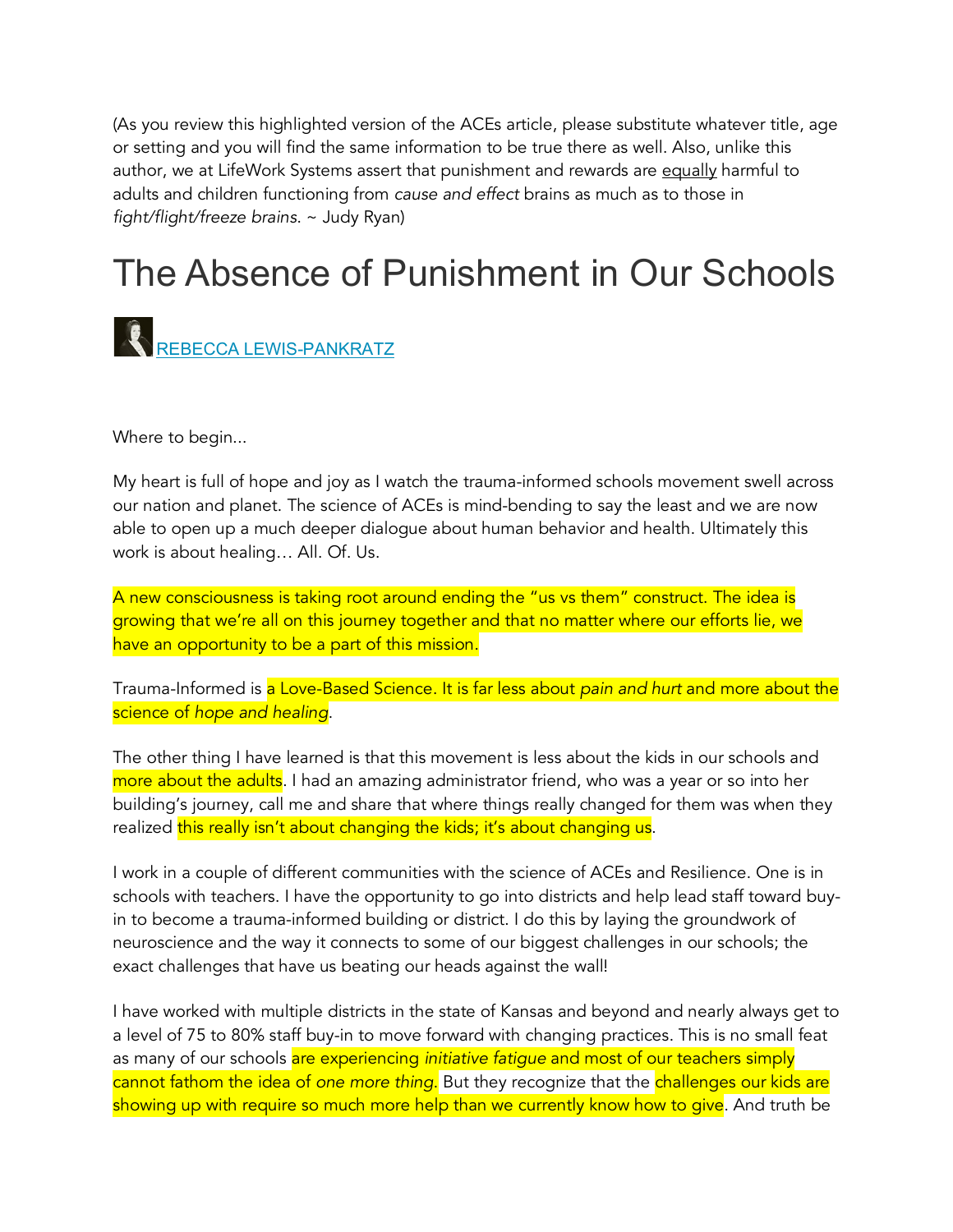told, this alone is causing a tremendous amount of secondary trauma in our educators. It feels overwhelming.

## Punishment vs Discipline

Over the years I have noticed that a topic that needs some of the most ongoing care and attention in Trauma-Informed schools is around the understanding of *discipline vs punishment*.

So let's unpack this here today.

## Critical stop #1 on the Trauma-Informed Journey: Punishment

A huge challenge that must be brought out into the open is our value systems in America around punishment. It is deeply rooted in who we are. Our beliefs often say, "If you did something wrong, you chose to do it and therefore we are going to motivate you to make different choices through pain and fear or isolation."



*After all, it is all about choices*...

In helping people see another way to address malfeasances, we often bump up against another barrier. This is what I call the "cause and effect brain" strategy. This strategy does work and it typically works quickly. What happens is that kids -- who have access to their Cause and Effect wiring -- actually do respond positively to punishment. When they mess up and they're punished, their brain says, "Let's never do that again!" Incidentally, this type of brain is also motivated through rewards.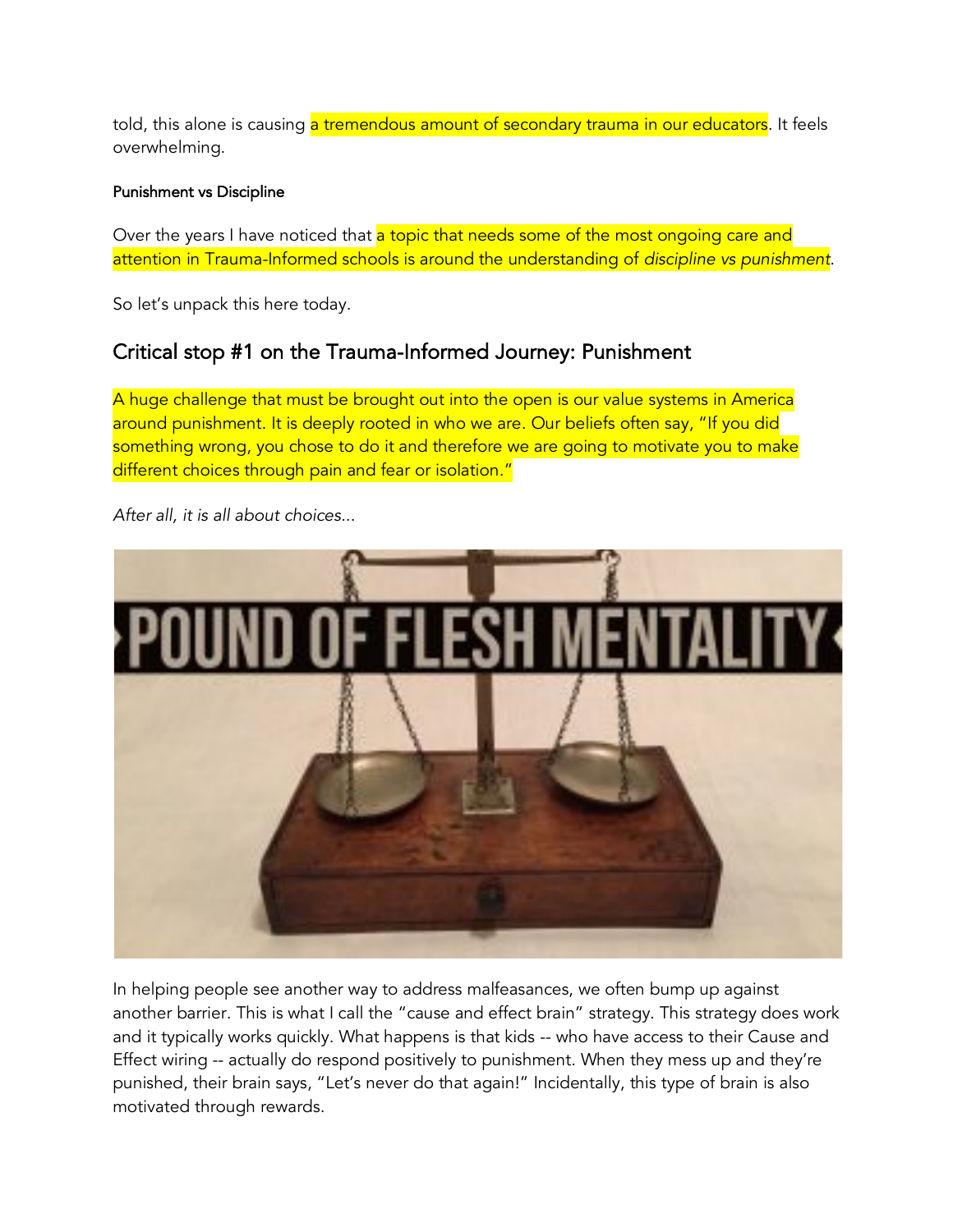So, we see an entire history of classroom management systems in place today that have been designed around punishment and rewards. The *reward* part of this philosophy lives out in the Positive Behavior Interventions and Supports (PBIS) movement.

Many teachers working in these punishment/rewards systems will share how they use stickers or other small artifacts to reward kids for good behavior. Most schools report an uptick in prosocial behavior initially. But quickly, the kids who need the most support for their behaviors are back to witnessing only the "good" kids getting the stickers. This reinforces to the troubled student how short they are from the "good" mark. By the time our kids hit the older grades they've already learned the hard way - *There are rewards out there but I will never get them! It is just another painful reminder of how "bad" I really am.* So the reward system can begin to be perceived as a threat to students with ACEs. Incidentally, the "good" kids are also witnessing and solidifying in their minds and developing relationships- who the "bad" kids are and exactly how bad they are.

So, when a classroom or a building rolls out this type of behavior management system, it is with a certain group of kids in mind. They are seeking solutions to help *those kids make better choices and learn how to behave.* These systems seem very logical to the adults because this is how most of them were reared. And it was effective! Sadly, people begin to quickly realize these systems work brilliantly – on the kids that don't need it!

And frustratingly, they seem to make the kids that need it the most – worse. When the program doesn't work, do we blame the research-based program? Or the teachers for not implementing it with fidelity? Or do we blame the kids?

I have witnessed middle schools that do something called PBIS Friday. It is where one Friday a quarter, all the kids who didn't get any office referrals or detentions get to go home after lunch. And, you guessed it! All the kids who fell into category B who did get office referrals and/or detentions, stay and work on positive behavior processes. If you hang out in these schools, you will notice by the third quarter it is mostly the same group of kids who do not get to go home early. I ask school leaders, "*Are we just rewarding the kids who have the Cause and Effect brains? The brains that wired the way they were supposed to? And aren't we really just punishing the kids who have fight/flight/freeze brains? The brains that were wired by unbuffered adversity?"*

----

Let's take a step back and move away from youth to adults.

America has 4.4% of the world's population and we house 22% of the world's prisoners. The US incarcerates at a highest level per 100,000 people in the world. You can find a deeper dive into the research here.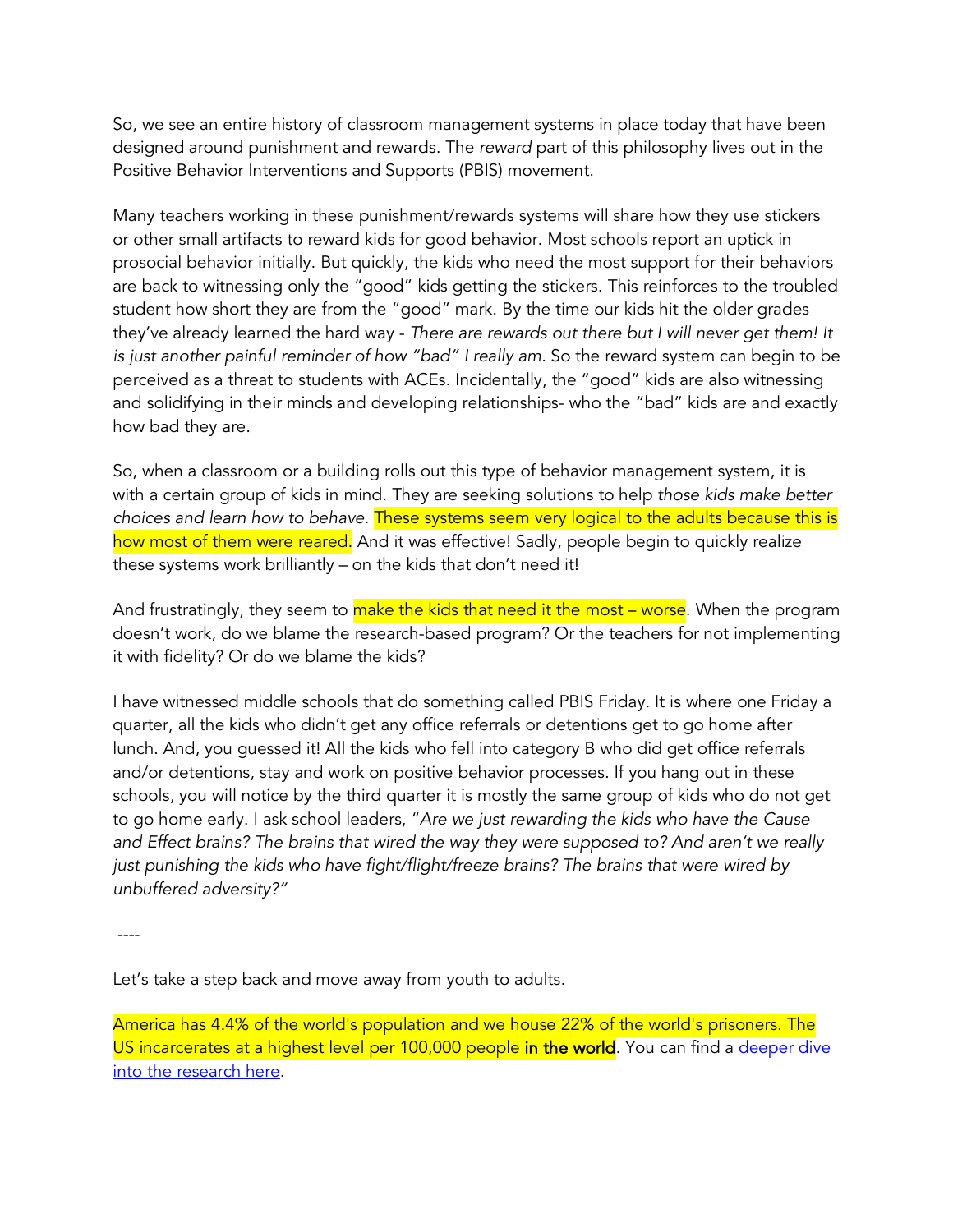We also know that roughly 60% of the people released from prison this year will return within 12 months. This is called Mass Incarceration and it is failing miserably. Not only is this really expensive – it does not have enough success to call it effective!

*If you're bored, here is where you can pull out a calculator and take 2,293,000 inmates in America, multiplied by \$30,000 - the rough cost to house an inmate annually. Yikes! Who pays for that? Drum roll please … oh yea, that's you and me!*

Understanding our system's current philosophy around punishment will help us understand how we got here. The system's philosophy lies in the choices narrative: *You chose to do what you did, therefore you deserve punishment to keep you from doing wrong and we'll offer rewards to get you on the right path. In this way, we'll teach you to do better.* This is B.F. Skinner Behaviorism 101. But what people fail to understand is we are not typically dealing with "cause and effect" brains that understand the relationship between causes and effects. We are dealing with brains in "fight/flight/freeze" and this type of approach only *impedes* their ability to heal and become productive, whole, contributing human beings.

Am I saying wipe out incarceration completely? Honestly, I cannot answer that in a definitive way, but I do know there is much that can be done prior to incarceration that we simply aren't doing. More can be learned about that here in a TED talk from Adam Foss, former Boston prosecutor and criminal justice reform advocate.

Simply put, our grand experiment in punishment does not work.

And it has caused a very real historical trauma that affects both people of color and people experiencing poverty. Learn more about this from a TED talk by Bryan Stevenson, human rights lawyer.

------

I think the deeper challenge here is that many people are in a profound love affair with the narrative that says, "If I motivate you through pain I am actually helping you."

Furthermore, in schools, many teachers truly feel, if we are gentle and form a caring relationship when you screw up, then we are only encouraging bad behavior and ultimately signing you into prison. No one wants to do that to a kid. Yet, many people are alarmed at our youth today and surmise that they simply were not given enough punishment and consequences in their homes, which is why they're running wild.

*But we now have brain science and brain scans that prove this theory wrong. This is the science of trauma-informed, this is the science of resilience. We have the ACEs study, which shows us that pain and neglect is REALLY bad for developing humans.*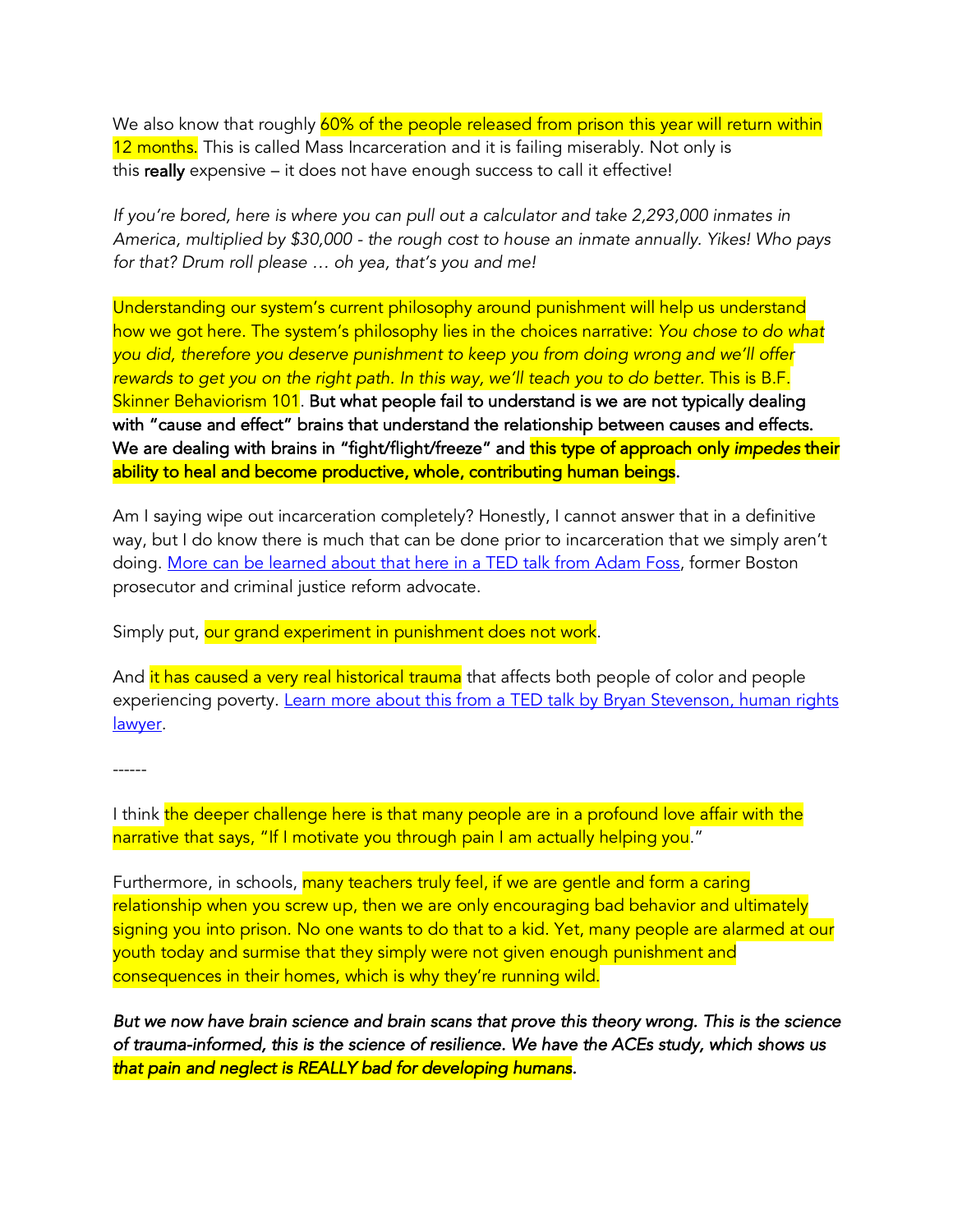Refreshingly, Behaviorism is no longer the end-all, be-all to why children and adults act like we do, nor is it the singular road map to change it. Behaviorism is not to be totally abandoned, but it is to be understood as only a surface-level approach that truly lies in the thinking brain and not the survival brain.

*What we now know* is that kids who spend a lot of time in their survival brain require a connection through their relational brain (aka, co-regulation) to get back into their thinking brain. Once a student is in their thinking brain all sorts of amazing things can happen! Healing and learning being at the top of the list. Which also leads to behavior changes.

We have identified that punishment has been our most common modality for correcting behavior in our American institutions and, let's face it, inside many families as well. Once we, as a school or organization, begin to buy-in to the current, up-to-date neuroscience and theory of resilience, we quickly realize we are using punishment/rewards to try to help kids succeed. We recognize it's not working for the toughest kiddos, meaning we still aren't getting a behavior change and this group of kids are still spending a great deal of time in the office or worse, out of school for suspensions.

So if we aren't going to *punish* the kids, what the heck are we going to do?

## Critical stop #2: We Can't Give Consequences to Kids with Trauma.

This is probably the number one misconception hurting this movement in schools and nothing could be further from the truth.

Kids do need boundaries to push against.

Kids do need accountability.

Kids do need to repair harm.

Kids do need safe, supportive adults to do so.

Kids do need to understand their stress response system and the way their brain works.

Kids do need to be taught strategies and a space and place to get regulated.

And as I always tell teachers, if a kid destroys a classroom or hurts someone, once that kid is calmed down and back in their thinking brain, *which could take a full 24 hours*, there *must* be a consequence.

This is perhaps the hardest part of this work, because truth be told, punitive practices are quick and take less manpower from the adults. Restorative practices take time and relationships. And those often require us to learn at least some basic skills to facilitate it effectively, which is counterintuitive to what we've previously been taught to do with kids in our pre-service training.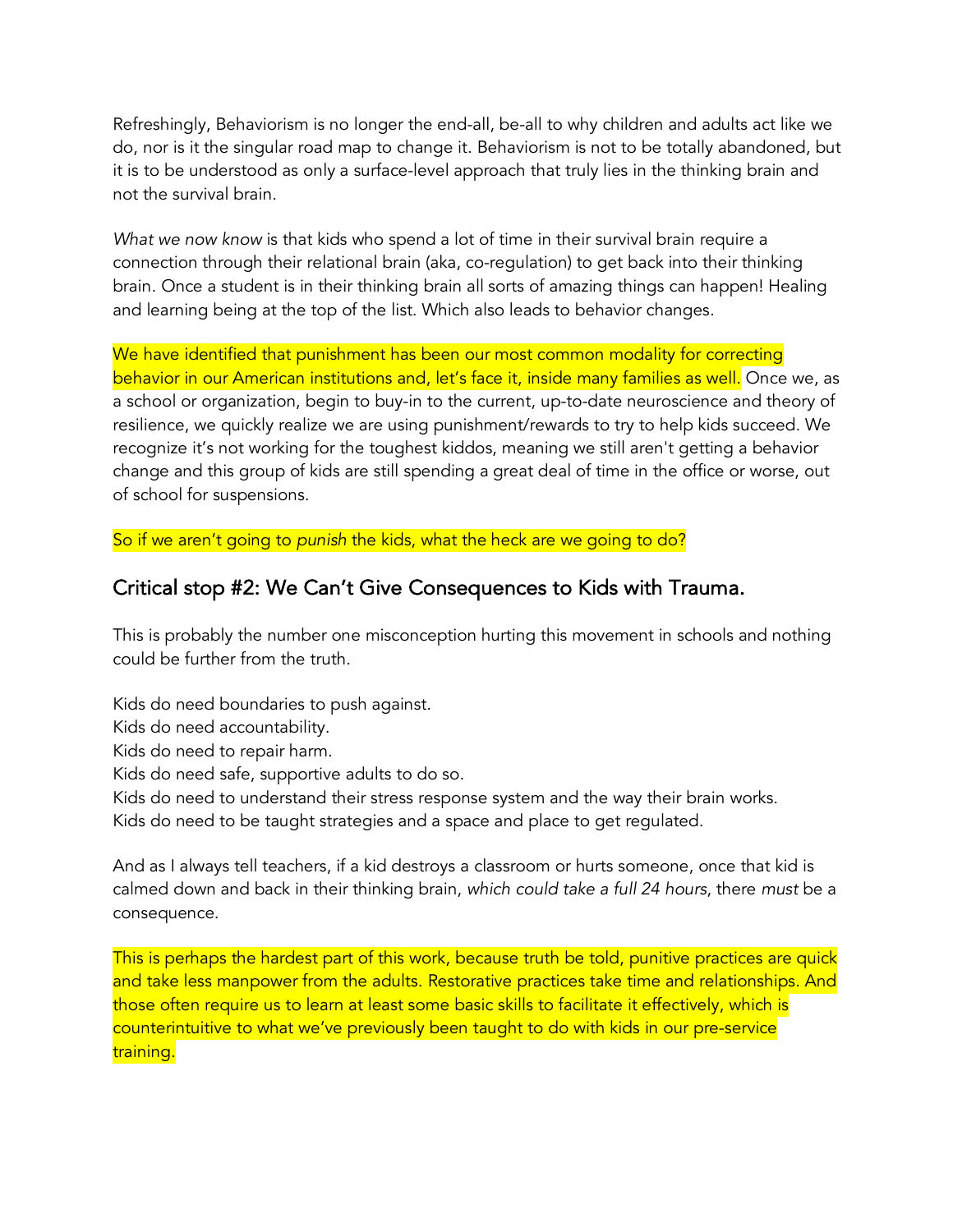But here's the beauty: It works. It maintains relationships. Kids are still held accountable and the adults are satisfied because repair was done.

HOWEVER, too often in this movement, I see staff and administrators who experience a transformative shift in attitude and approaches, which is a good thing. But from that moment forward, they report that they find it very difficult to discipline a student who they suspect may be experiencing a great deal of trauma. This is not a good thing.

I work with teenagers who have high ACE scores in an alternative education center. Most of them have experienced suspensions and at times expulsions for behavior. They spend a great deal of their school day locked in fight, flight or freeze. And they are often pretty angry and have no trouble letting us know it.

We are not interested in getting them to simply *comply*. We are interested in the big work of helping them build their relationship network of safe supportive adults. This network can cocreate the ability to develop their thinking brain. We are acutely focused on sharing power with these kids and building trust. We're giving them the microphone to tell us what they need. To help us see life from their eyes.

We want to grow these kids and not harm them. We want to watch them build hope and a future. This is *really* hard work as we move through the dense forest that is their welldeveloped defenses and essential survival systems, helping them settle into an open, sunny meadow of relationship and trust. It's hard, but it's important and sacred work where we tread carefully, but steadily.

Lastly, I think that many people think a trauma-informed school is where all the kids are meditating and the teachers are all Zen-like (cue the tinkling spa music) and we're all smiles and hugs between yoga sessions. Nothing could be further from the truth. This work is hard. And at times, staff members revert into their own survival brain and in the moment, that's it! They've HAD it! And they end up wanting a "pound of flesh" from their kids. But after we get regulated, we go back to our core principles of trauma-informed instruction: *We know* that behavior is a brain issue and not a character issue, including our own. We also know that often, the stress for our kids is coming from outside the school and they are bringing it in with them to share around. *We know* that school *must* be a safe place where every single student matters. And *we know* that we are called to continue our work of educating the whole child, even in the midst of adversity.

When our kids get dysregulated and say awful things to our staff, we are using restorative circles to repair harm and co-create consequences. The bottom line, the whole thing is messy. We embrace this mess because from this mess comes the beauty.

Furthermore, we also know that as the adults who have the power, we must figure out how to tailor our community to be student centric, to create meaningful and engaging coursework,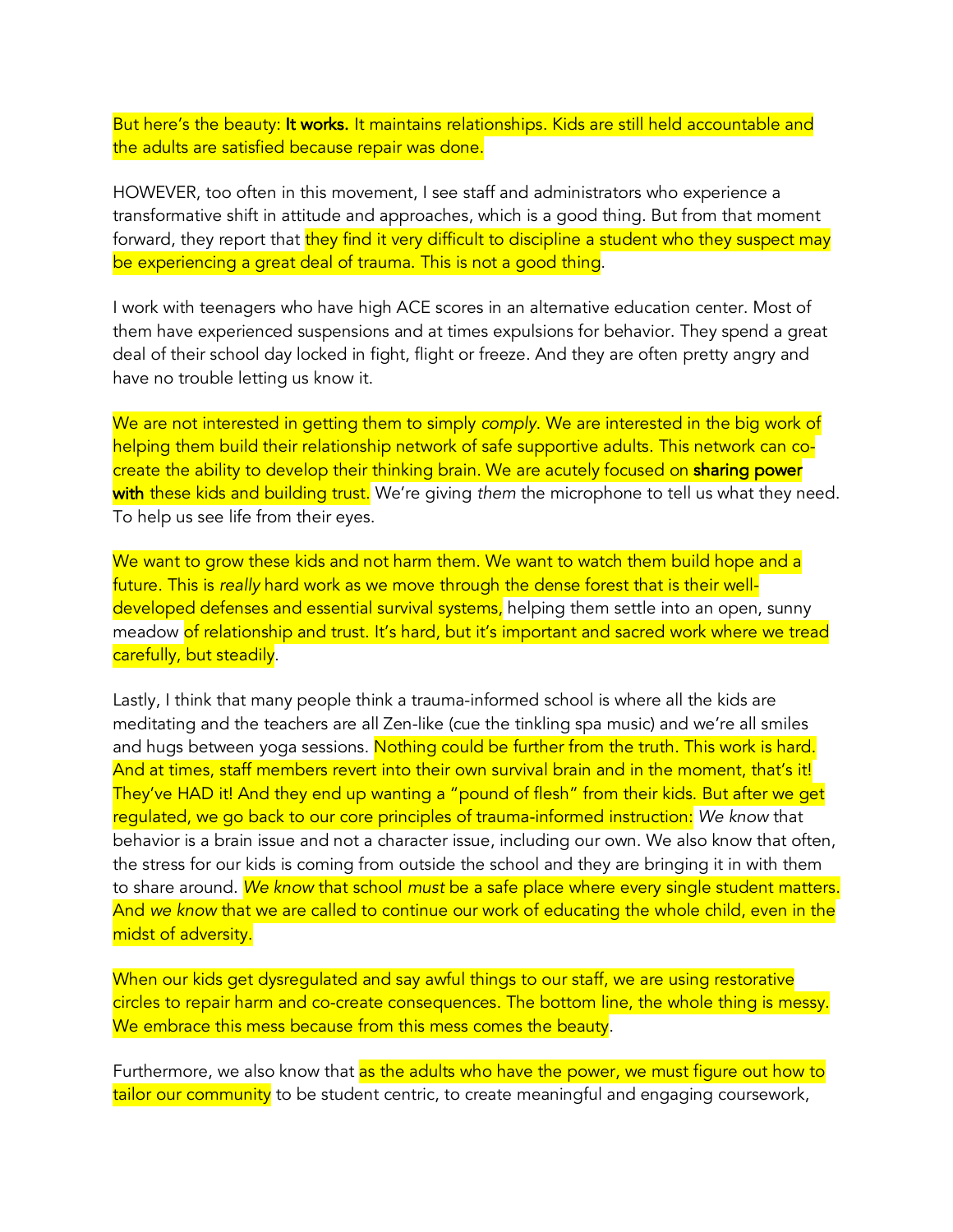and to let kids get up and move around. We must give them choice and voice in how, what, and where they learn.

As a whole, we must also recognize the way our policies and system have been wired for families that experience economic security and tend to punish everyone else though practices and procedures and even laws. And we get the chance to rethink and rebuild our policies and practices to encompass *all* our families.

Many people are beginning to help us see that if we want to talk about Adverse Childhood Experiences and Trauma we also better become comfortable talking about the historic trauma that our system has laid across the shoulders of our most vulnerable families. Because until we are willing to wrestle with the notion that toxic stress is so much bigger than a family system, we are failing this work. Our institutions and communities must choose love as our approach to serving the many types of families that are our community.

Everything we have put into practice so far has come from Jim Sporleder, the Father of the Trauma-informed schools movement. He is teaching us to seek the root cause; to give our kids a voice; to *ask and respond* versus *react and tell*. He has also shown us that with a traumainformed culture in our school, we can raise math and reading scores, increase attendance, decrease office referrals and suspensions and get our kids through.

The most important lesson Jim has proved for us was that we can help explosive kids. We can build a process of love and discipline that helps them heal their brains from toxic stress, build resilience, and complete their education. Kicking them out of school is not the long-term solution. We want to keep discipline in school whenever possible.

More about Jim's work in *Implementing a Trauma-Informed school can be found here*.

What I love most about working with Jim is that he shares that he and his staff at Lincoln High School set out to change the kids through a trauma-informed approach but instead, *the kids changed them.*

Find out about **Bridging to Resilience**, Jim's conference in Kansas City with us.

In closing, I will say this: A trauma-informed school is never the absence of discipline. However it is *ALWAYS* the absence of punishment.

*Discipline is helping a child solve a problem. Punishment is making a child suffer for having a problem.*

- L.R. Knost